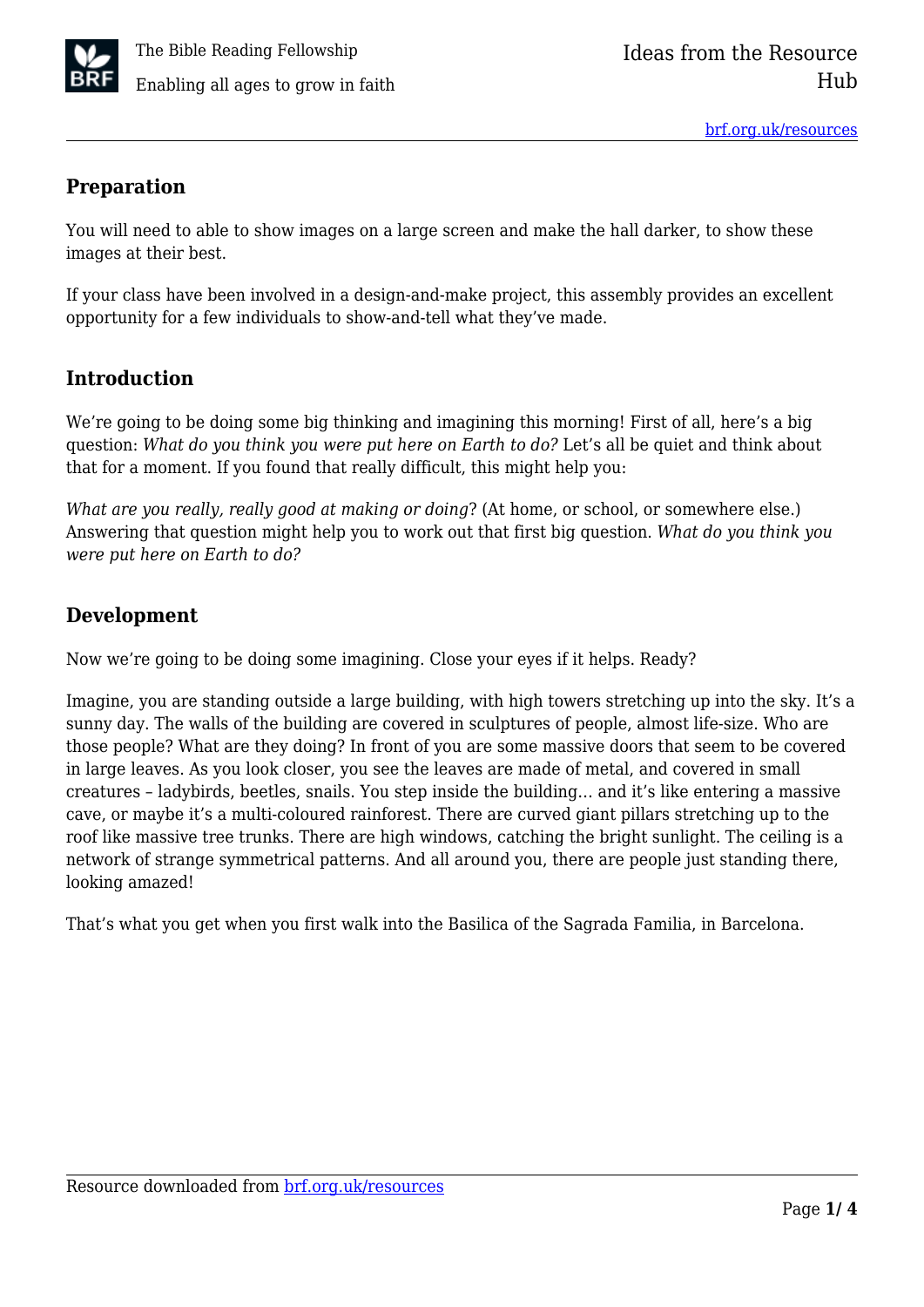

[brf.org.uk/resources](https://brf.org.uk/resources)



It's a giant church – but unlike any other church you've ever been in. Some visitors stop, openmouthed. Am I really seeing this? What is this place? Others take lots and lots of pictures, but cameras really can't do it justice. It's big, it's all around you, and there's just so much to take in!

When you look at the Basilica from outside, it still looks… strange. What are those giant words written on the roof, and those weird shapes? Why are there cranes still lifting and placing giant pieces of stone? Isn't it finished?

There's a strange story about this place, about the man who designed it. Do you remember my question at the beginning? What do you think you were put here on Earth to do? His story might give you a few clues.

Antoni Gaudi was a strange young man. As he grew up in Spain, his teachers couldn't really work out what to do with him. He was so shy, and often missing school because of illness. But he loved being outdoors. He was fascinated by the shapes of the natural world. Snail-shells. Trees. Leaves. Skeletons. Sea-creatures. The tails of fish. The wings of birds. Antoni was interested in them all. He kept asking questions. Why is a bird's tail that shape? What job does it do? Nature was making him think incredibly hard. When he left school, he tried all sorts of jobs, but couldn't settle. In the end, he decided to become an architect (someone who designs buildings) and went to college. Student life was fun, he loved stylish clothes and being seen about town at the best restaurants and theatres – but his college didn't know what to make of him. Was he a fool or a genius? They weren't sure. But he could draw, and kept asking questions like…

Why do some buildings look better when they're covered in ivy?

If you're going to have a door handle, why not make a door handle that feels good to hold?

If you're going to make a chair and sit on it, why not do it so that the chair has a really comfortable shape to fit your bottom?

Resource downloaded from [brf.org.uk/resources](https://brf.org.uk/resources)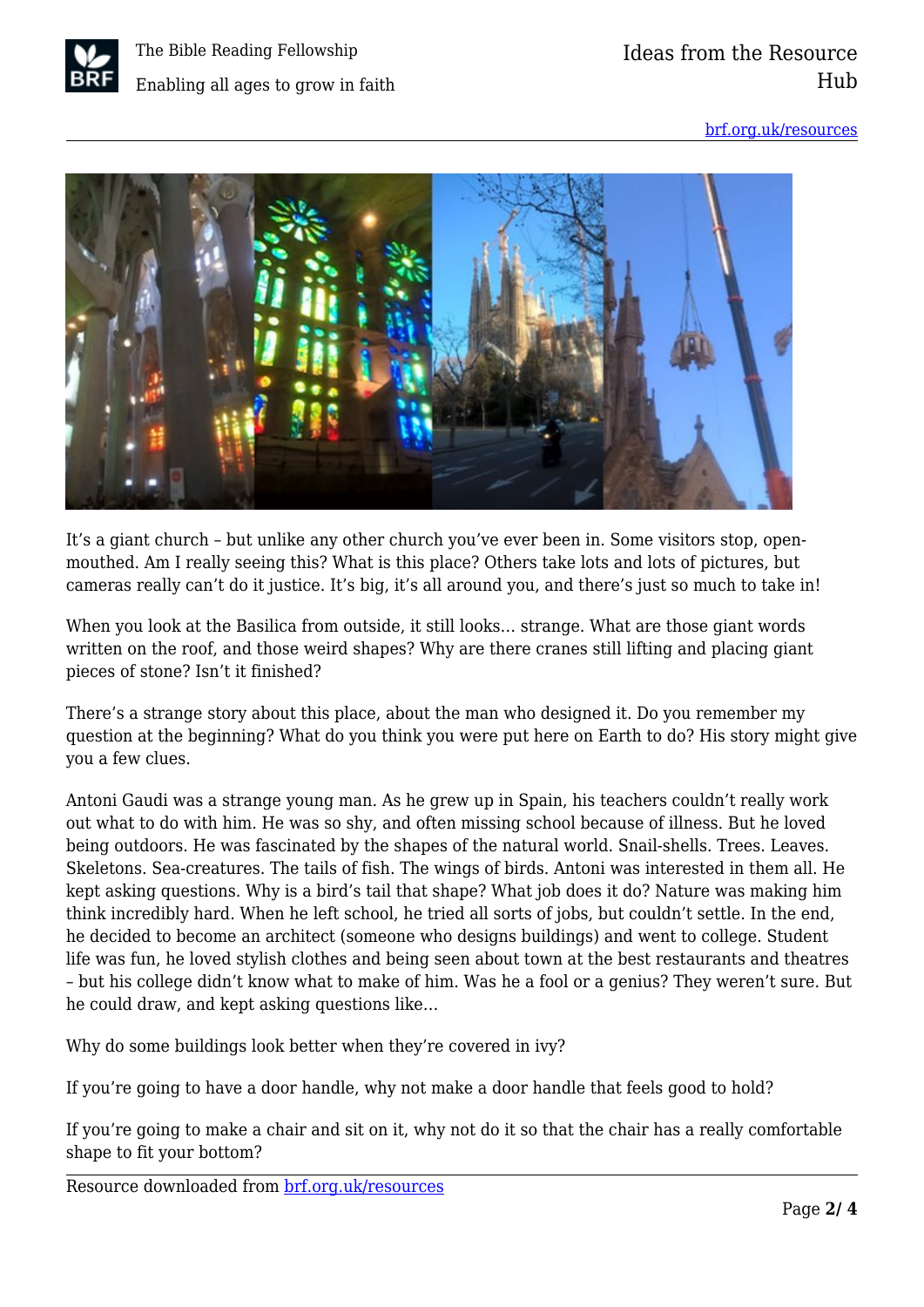

He liked making models. It helped him to think. Does that bit of the roof look right? Maybe not. Let's adjust it a bit. How does it look now? After leaving college, he heard about a hotel being redeveloped that needed some new lampposts designed. Antoni showed the owners some drawings and a model, was given the job, and did it well.

He applied for more design jobs. A kiosk for selling newspapers. A factory. A glass showcase for advertising gloves. He was getting noticed. Bit by bit, along came bigger commissions. A wine cellar, some park buildings. Furniture. A bridge. But as the jobs got bigger. Antoni Gaudi's thinking was getting bigger too. Themoney was useful, but fancy clothes didn't interest him anymore. He had always been a devout Christian, but now he was wondering, What was I put here on Earth to do?

Then it came. When he was 31, Antoni was given the job of designing a large church, a basilica, called the Sagrada Familia, the Church of the Holy Family, in the city of Barcelona, celebrating the life and work of Jesus Christ. The floor-plan would take the shape of a cross. There would be sculptures, massive windows, natural colours and shapes – and it would be full of light. Gaudi worked slowly and carefully. When he died at the age of 73, work carried on, and it should be finished by… 2027! Perhaps you'll visit Barcelona one day. If you're there, visit the Sagrada Familia! It's worth it.

But do you remember that question? What do you think you were put here on Earth to do?

Jesus once told a story that we now call the parable of the talents. In that story, three servants were each given some money by their boss, and told to go into business and make the most of it. Two succeeded and one failed. What are your talents? Do you even know what you're good at yet? Perhaps not! It could be that you'll discover more talents as you grow up – but then, you'll still have to work at them. There are so many talented people sitting in this room – but do they know it, yet?

Gaudi was working that all out for himself, bit by bit, rather like his Sagrada Familia. His life was like that giant church, slowly taking shape, slowly working out his purpose. What will you do with your life? Let's be quiet.

### **Prayer**

Father God, every person sitting in this room is unique and special. We all have talents. We can work things out, build things, care for others… there are so many talents. Help us all to encourage each other to discover and use our talents – and discover your purpose for our lives too, as Antoni Gaudi did. In Jesus' name. Amen.

### **Information for teachers**

Antoni Gaudí:

Born 25 June 1852.